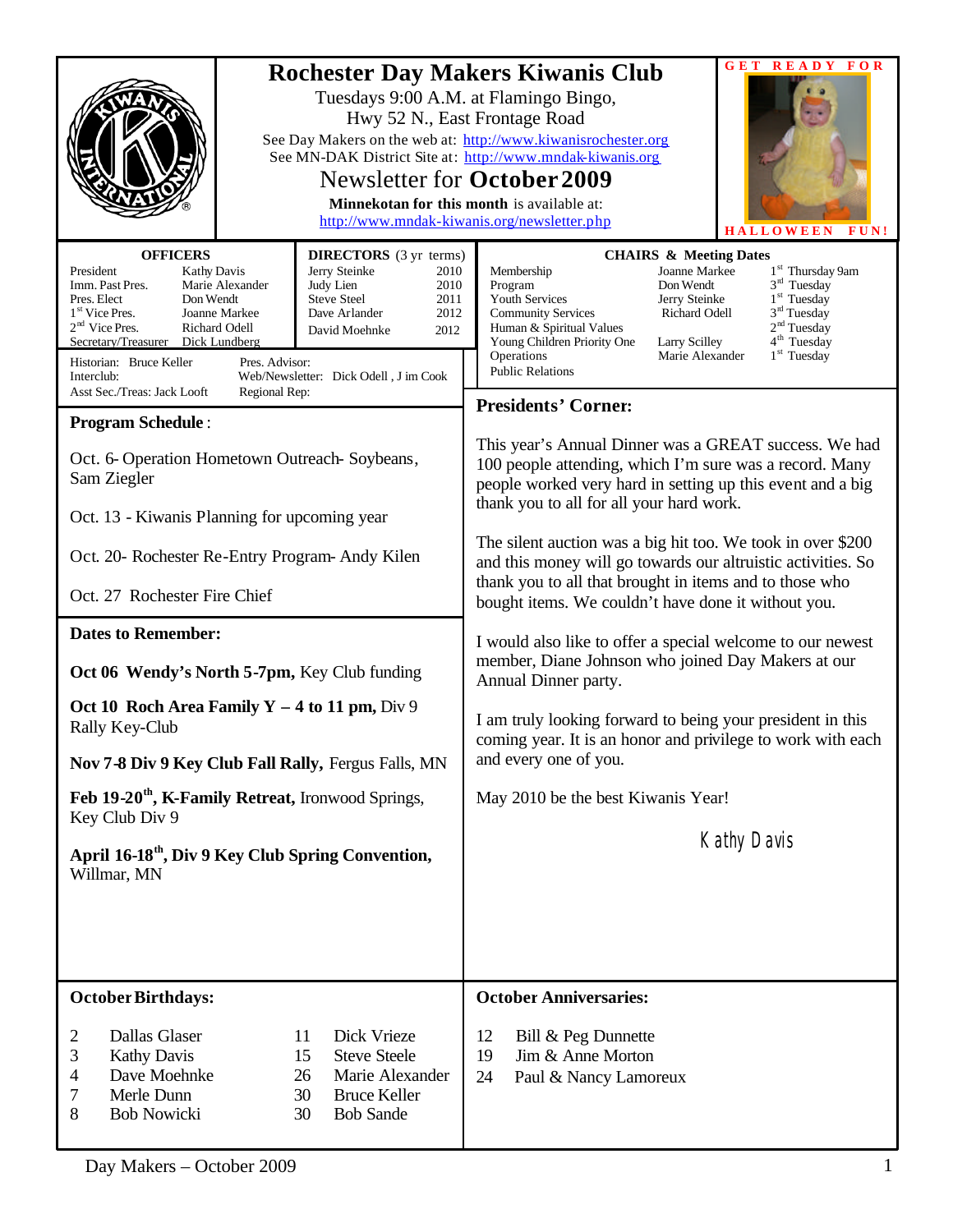#### **Secretary/Treasurer's Report - Sept'09**

| <b>Bank Balance 8/31/09:</b>   |     | \$15,372.11 |
|--------------------------------|-----|-------------|
| <b>Administrative Account:</b> |     | \$12,915.53 |
| Service Account:               |     | \$1,957.02  |
| Hockey/YCPO:                   | SS. | 21.60       |
| <b>Bike Repair:</b>            | S   | 287.96      |
| Key Club                       | \$  | 190.00      |

**Day Makers on leave:** Al Hodges, Judy Lien

**August Service Hour Statistics:** 781 hours by 57 members, 66% Participation.

#### **September 8, 2009 Board Meeting Highlights:**

A proposed budget for the 2009/2010 Kiwanis year was reviewed and approved by the board.

The board approved having a silent auction at the annual banquet meeting to raise funds.

The board approved Diane Johnson's application to be a member of the club.

## **COMMITTEE REPORTS**

**Membership-** The club has met its membership number (85) for the year. We have one new prospect. There are one or two inactive members to follow up with.

**Program-** Programs are scheduled through October.

**Operations**- Becky Chery is continuing to work on a golf fundraiser. HyVee coupon books are being publicized and sold.

**Youth Services-** Key club officers meeting tomorrow (9/9/09). They will set meeting times, agenda, etc. We are looking for a new family for adopt-a-family. Club members will be encouraged to participate in the selection process. We are looking at starting a K-Kids club and Terrific Kids program at Washington School, and possibly other schools. The Walking School Bus project may not happen this year.

 **Richard Lundberg,** Secy/Treasurer

#### **Cutest Kiwanis Day Makers Baby Contest:**

And finally, can you guess who this Day Maker Cutest Baby contestant is? First correct answer gets a free cup of coffee from the Newsletter Editor.



Notice the "blue bootties"…

#### **Think Again:**

#1 You are a participant in a race. You overtake the second person. What position are you in?

Answer: If you answered that you are first, then you are absolutely wrong! If you overtake the second person and you take his place, you are second!

#2 If you overtake the last person, then you are...?

Answer: If you answered that you are second to last, then you are wrong again. Tell me, how can you overtake the LAST person?

**Web Humor for 5th Graders:**

What is the difference between Bird Flu and Swine Flu?

For bird flu you need **tweetment** and for swine flu you need **oinkment.**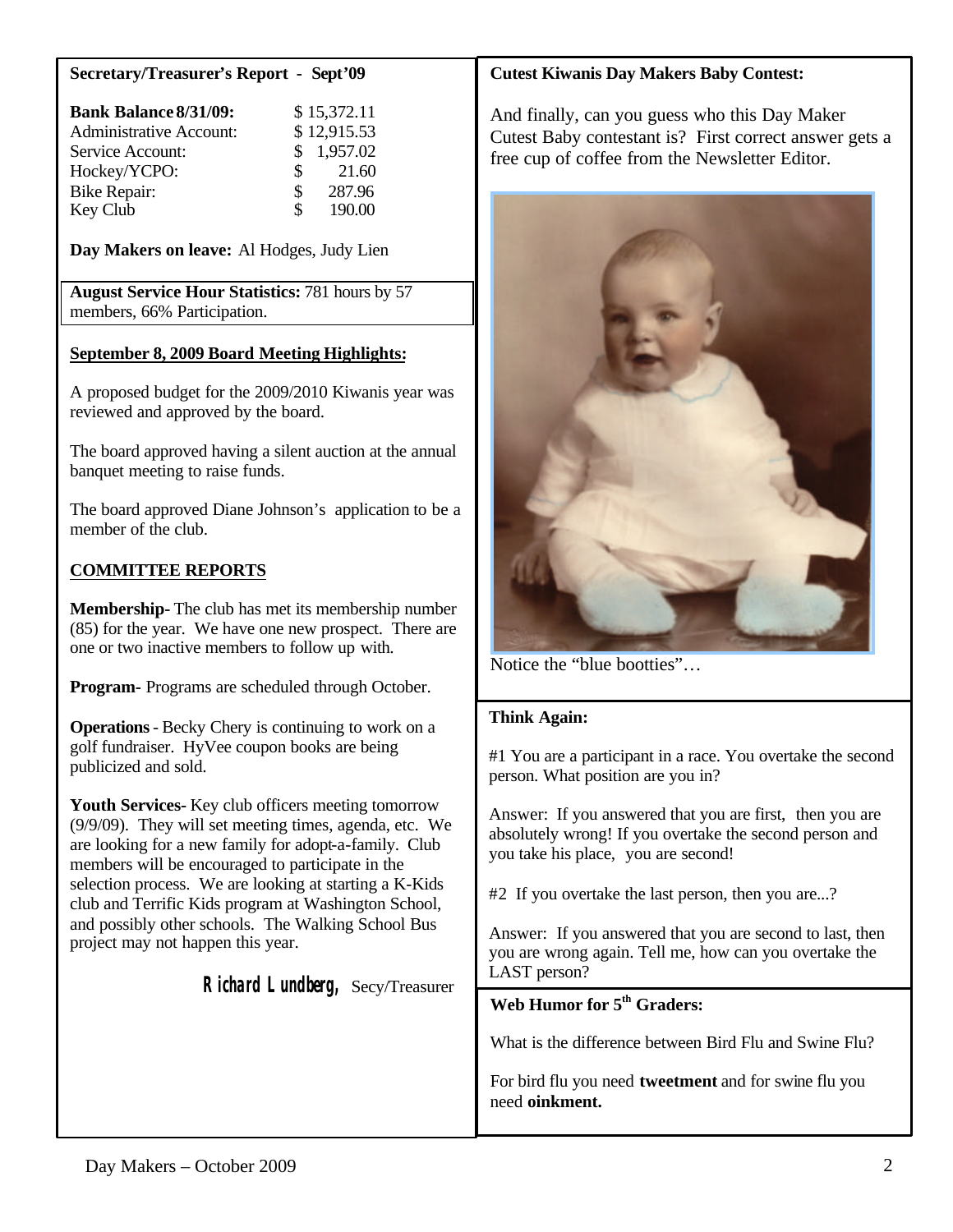### **Cutest Kiwanis Day Makers Baby Contest:**

Sarah was 12 and Anna, 10, and they are all tied up! They only tried to walk to the bathroom mirror so they could see themselves – "Sarah is a few inches taller, so it was fun to watch!" says Grandma Pat Horlocker.



They sure "stick together" and the always see "eye-toeye" on everything….LOL.



Of course, they are now all grown up (13 and 11 years old) and still do "unusual things".

# **Kiwanis Mission Statement:**

**Kiwanis is a global organization of volunteers dedicated to changing the world one child and one community at a time.**

#### **In The Year 1909: From: Paul Lamoreux**

The average life expectancywas 47 years.

Only 14 percent of the homes had a bathtub and only 8 percent of the homes had a telephone.

There were only 8,000 cars and only 144 miles of paved roads.

The maximum speed limit in most cities was 10 mph.

The tallest structure in the world was the Eiffel Tower!

The average wage in 1909 was 22 cents per hour.

The average worker made between \$200 and \$400 / year.

A competent accountant could expect to earn \$2000 per year, a dentist \$2,500 per year, a veterinarian between \$1,500 and \$4,000 per year, and a mechanical engineer about \$5,000 per year.

More than 95 percent of all births took place at HOME.

Ninety percent of all doctors had NO COLLEGE EDUCATION! Instead, they attended so-called medical schools, many of which were condemned in the press AND the government as 'substandard. '

Sugar cost four cents a pound. Eggs were fourteen cents a dozen. Coffee was fifteen cents a pound.

Most women only washed their hair once a month, and used Borax or egg yolks for shampoo.

Canada passed a law that prohibited poor people from entering into their country for any reason.

Five leading causes of death were:

- 1. Pneumonia and influenza, 2. Tuberculosis
- 3. Diarrhea, 4. Heart disease, 5. Stroke

Crossword puzzles, canned beer, and ice tea hadn't been invented yet.

There was no Mother's Day or Father's Day.

Two out of every 10 adults couldn't read or write. Only 6 percent of all Americans had graduated from high school.

There were about 230 reported murders in the ENTIRE! U.S.A.!